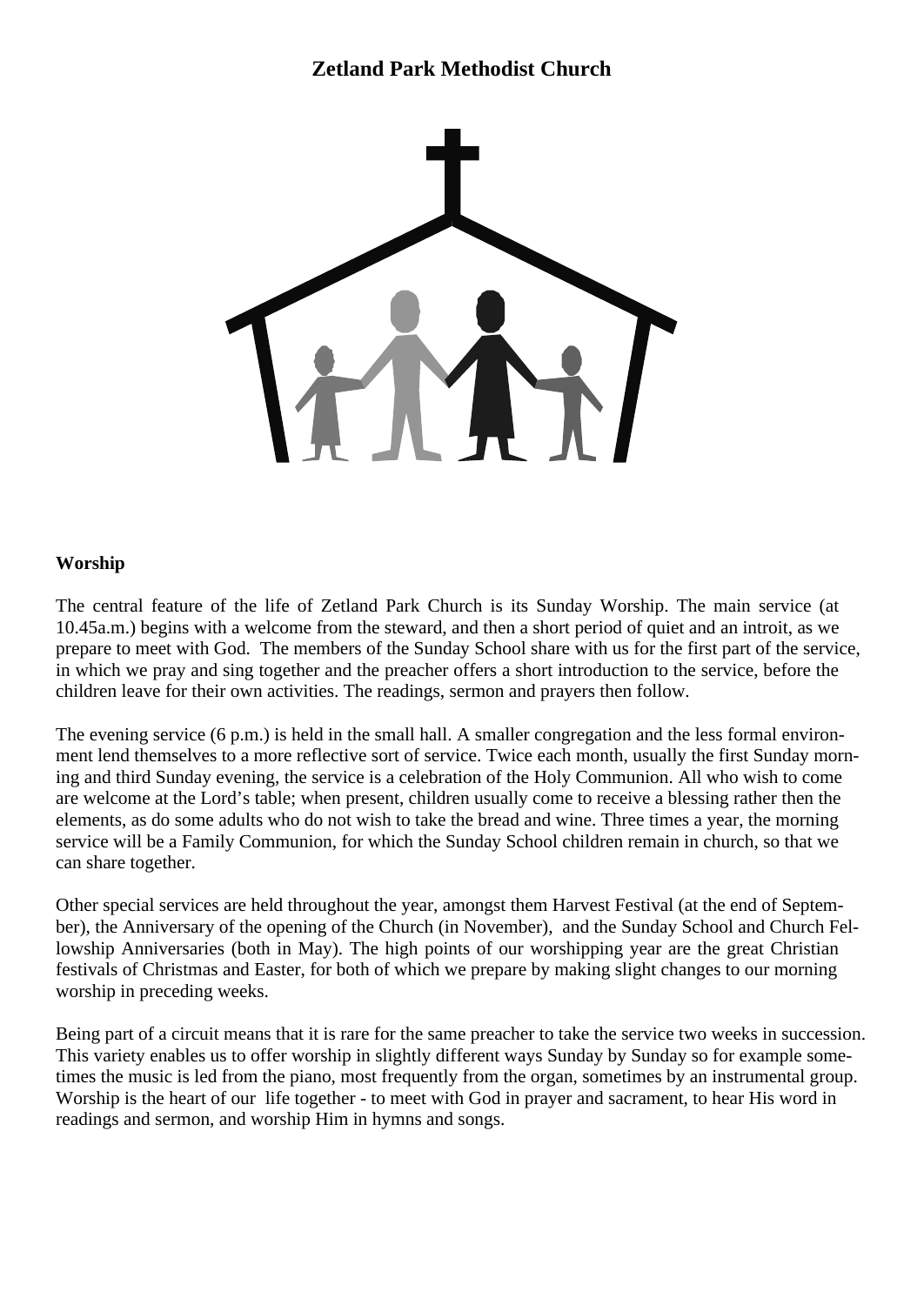#### **Baptism and Membership**

We are pleased to welcome into the family of the church children or adults by Baptism. Baptisms are arranged through the ministers, and are usually celebrated in the morning service. In Baptism, a person is offered the love of Christ in all its fullness, and the church, the parents and the sponsors promise to help them to grow in understanding what that means. After baptism, we make sure that we keep in touch with those who have been baptised, and invite them to join in any special events held in the church.

To become a full member of the church involves confirmation, in which a baptised person renews the promises of baptism for him or herself. Full membership then enables the person to become more involved in the life of the church (e.g., by holding office). Anyone interested in membership should approach the ministers.

#### **Little People**

Those baptised at Zetland Park are enrolled on the First Steps register, and each year are sent a card as a reminder of their baptism; annually also we invite back them and their families to share in a special "First Steps" service.

#### **Parent and Toddler**

A parent and toddler group meets at the church on Thursday mornings. This is an independent group, which welcomes any parents or carers with children below school age.

Meetings are at 10a.m. for an hour and an half, during term-time. Children benefit from meeting and playing with other children, on the wide range of toys and play equipment, and parents have an opportunity to enjoy refreshments and to socialize.



#### **The Ministers**

As ministers at Zetland Park, we have a number of responsibilities. The most obvious is the leading of worship - on Sundays, when we are the preachers most often taking services, and whenever we have a funeral or a wedding at the church. We share with the pastoral visitors in the pastoral work of the church - visiting families before baptisms, preparing couples for marriage, and visiting the bereaved before and after funerals, as well as listening to and praying with any member or adherent who is in any kind of need, sorrow or sickness.

There are also administrative responsibilities that come our way, such as chairing the church council (which, meets twice a year to oversee all the activities of the church) and most of its subcommittees. Each year the church holds a general meeting, which all members are expected to attend. This meeting reviews all that has happened in the church over the past year and reflects on what it is to which God is calling us as His people in this place. Our tasks are to work with the members to meet the challenges that we identify, by praying and leading prayers, by preaching, by visiting, and by ensuring that all is properly administered.

#### **The Church Stewards**

The Church Stewards are appointed annually and serve for at most six years. We serve the Local Church in a number of ways, many of which are described by rather legalistic sounding standing orders. For example we have a particular duty to ensure that all services, meetings and other engagements appointed on the circuit plan in connection with the Local Church are duly held. Most of you will see the Church Steward as the person who enters worship with the preacher or reads the notices. What you will not see is the Church Steward being the first to arrive or the last to leave. We are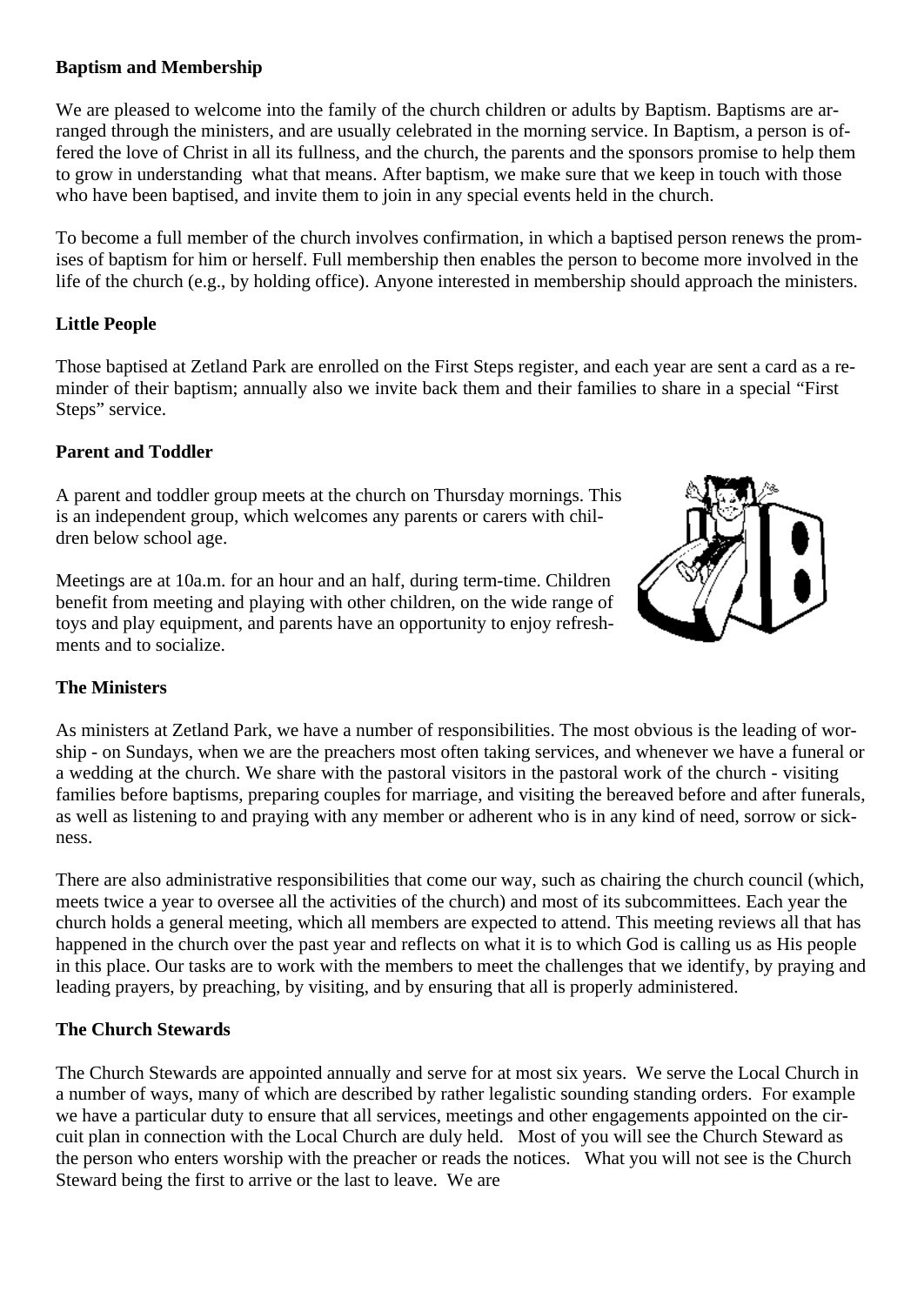furniture movers and public address technicians. We are responsible for the taking of the collections. We police the notice boards and try to keep in touch with everything that is happening. Other people help with the running of the Sunday service: the Organists, the Welcomers, the Communion Stewards, the Treasurer etc., and the Stewards are thankful for this support.

A Church Steward, though, is not just for Sundays. A few days before the service we contact the preacher, let them know anything of relevance about the service and collect from them hymns and readings. We ensure that events such as the Harvest Festival, Church Anniversary and Christmas Party are arranged. We have an automatic right to a place on all Church committees and meet with the ministers quarterly to discuss issues within the Church. The Church Stewards are also called upon to attend weddings and funerals.

### **Sunday School**

In 1927, two years before the church was built, a Methodist Sunday School was started in a small green hut near Redcar East railway station. In the early years, it could boast of a regular attendance of over 200 children with 20 teachers. Today we have approximately 30 children on our roll, and 8 teachers, with the children taught at 4 levels: under 5s, 5s to 8s, 8s to 11s over 11s. Our lessons are based around the Scripture Union SALT books, and we aim to encourage the children to learn more about God and his son Jesus Christ, through fr



iendship, games, and learning together. We hope to encourage the children, through activities, stories and play, to discover what God is saying to them and their situation, through the Bible.

During the year, as a Sunday School, we also take part in various church events, such as carol singing, panto visit, Sunday School Anniversary, and Church Coffee mornings. We are looking to increase our numbers by meeting with, and sharing in friendship with the Parents and Toddlers group and the under 12s who attend CHAOS.

Every effort is made to help the children feel a part of the 'whole' church, and we encourage many ways of building up a family relationship.

72 years have passed since we started - we look forward in anticipation to the next 72 years.

PS We meet at 10.45 a.m. each Sunday morning.

#### **Chaos**

At the beginning of December 1997 a new after school club started at Zetland Park Methodist Church. Taking over from ZAC which had finished some time ago it was hoped that children between the ages of 7 to 11 would come. With some new and some older helpers and the new youth worker leading the project, we were hoping for great things. We started off with 15 children attending but numbers soon shot up. We now have 45 children on our register and can usually expect around 35. There are fun and games, activities and crafts with special events like disco's and fancy dress nights. The highlight of last year has to have been the weekend away, when we went and stayed over in Marske and had a brilliant time. The leaders although tired out will all say the year has been loads of fun. If you would like to help or know of a child that would like to come aged between 7 and 11 and is free on Tuesday nights from 5.30 pm to 6.45 pm.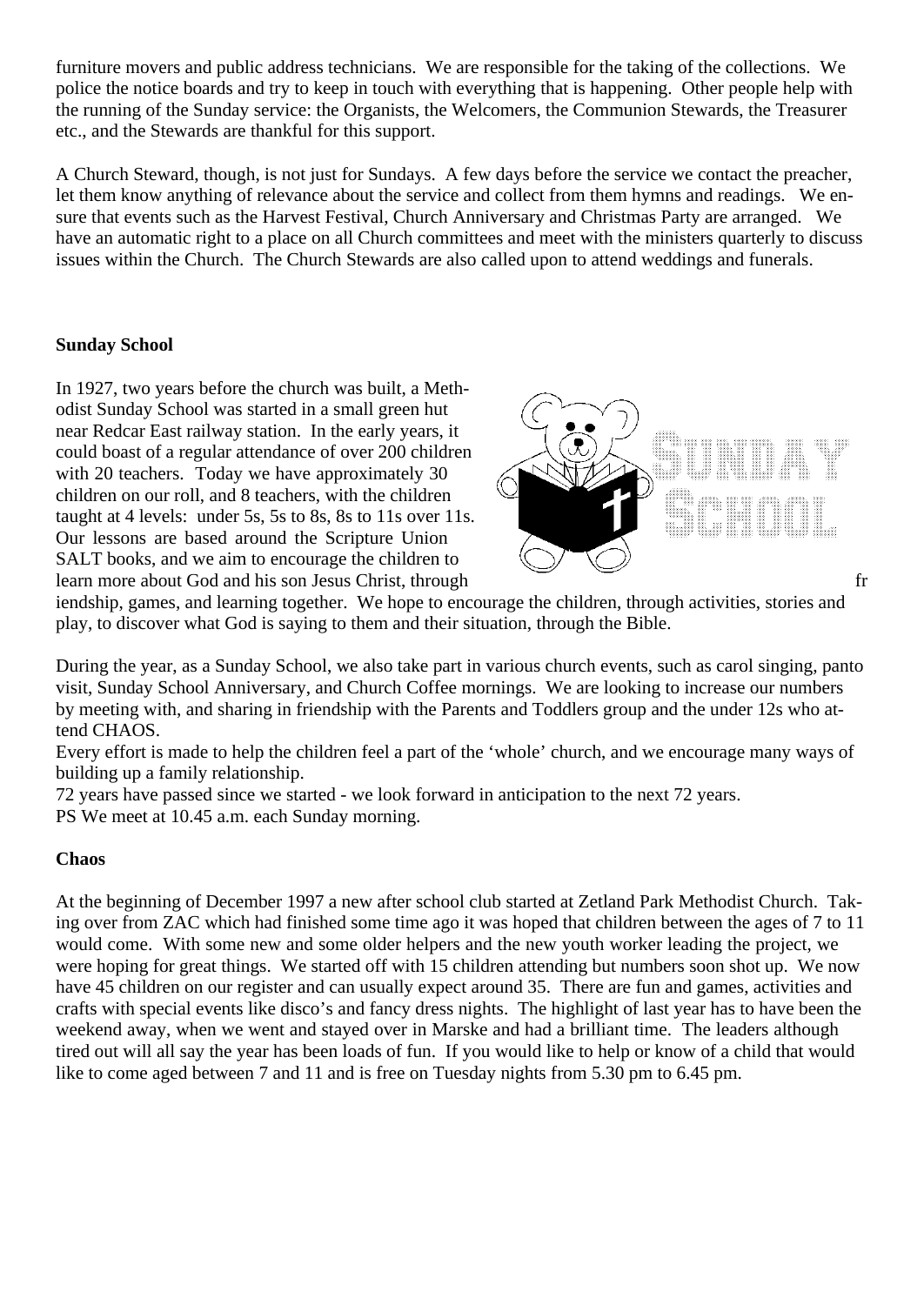#### **Church Fellowship**

Our Ladies Fellowship was very active and successful. It merged with the smaller Men's Fellowship and became "The Church Fellowship".

Everyone is welcome at our meetings, whether attending Zetland Park Church or not. Efforts are to be made soon to increase our numbers, currently 35 with attendances at meetings averaging about 23. Our friends at Marske Methodist Church are being invited to all our future meetings. It would be good to see younger people in the Fellowship if only to shake off our undeserved middle-aged or elderly image.

Meetings are arranged to achieve three aims: -

- . Praising God.
- . Furthering our experience of the Christian way of life and
- . Increasing our knowledge of the world and what is happening in and beyond our own community.

Speakers at meetings come from all walks of life with a wide and interesting variety of topics.

Our weekly Wednesday meetings start at 7.30pm. We have a Devotional meeting once per month with a Network stall. All other meetings start with a short act of Worship. Members by regular contact are able to sustain and care for each other spiritually and socially. Regular outings go to places of interest and there are concerts, parties and meals out. Each of our twice yearly sessions has a comprehensive programme with something for everyone. Any newcomer who attends the Fellowship should enjoy the same spiritual and temporal satisfaction as our present members do and will be made very welcome.

#### **The Singing Group**

The Singing Group was formed some seven years ago, at the request of the Church Council, which was seeking ways of enhancing worship. In addition to participating as often as possible in Sunday services, the group has sung at Luncheon Club meetings, and has visited Residential Homes and other churches in the area.

Meetings are held on alternate Thursdays from 7pm to 8.15 pm (with a break for refreshment), singing from a wide range of gospel music. Membership is open to all as the emphasis is on enjoyment rather than singing ability, and the only expectation is that of  $\qquad$  en thusiasm.



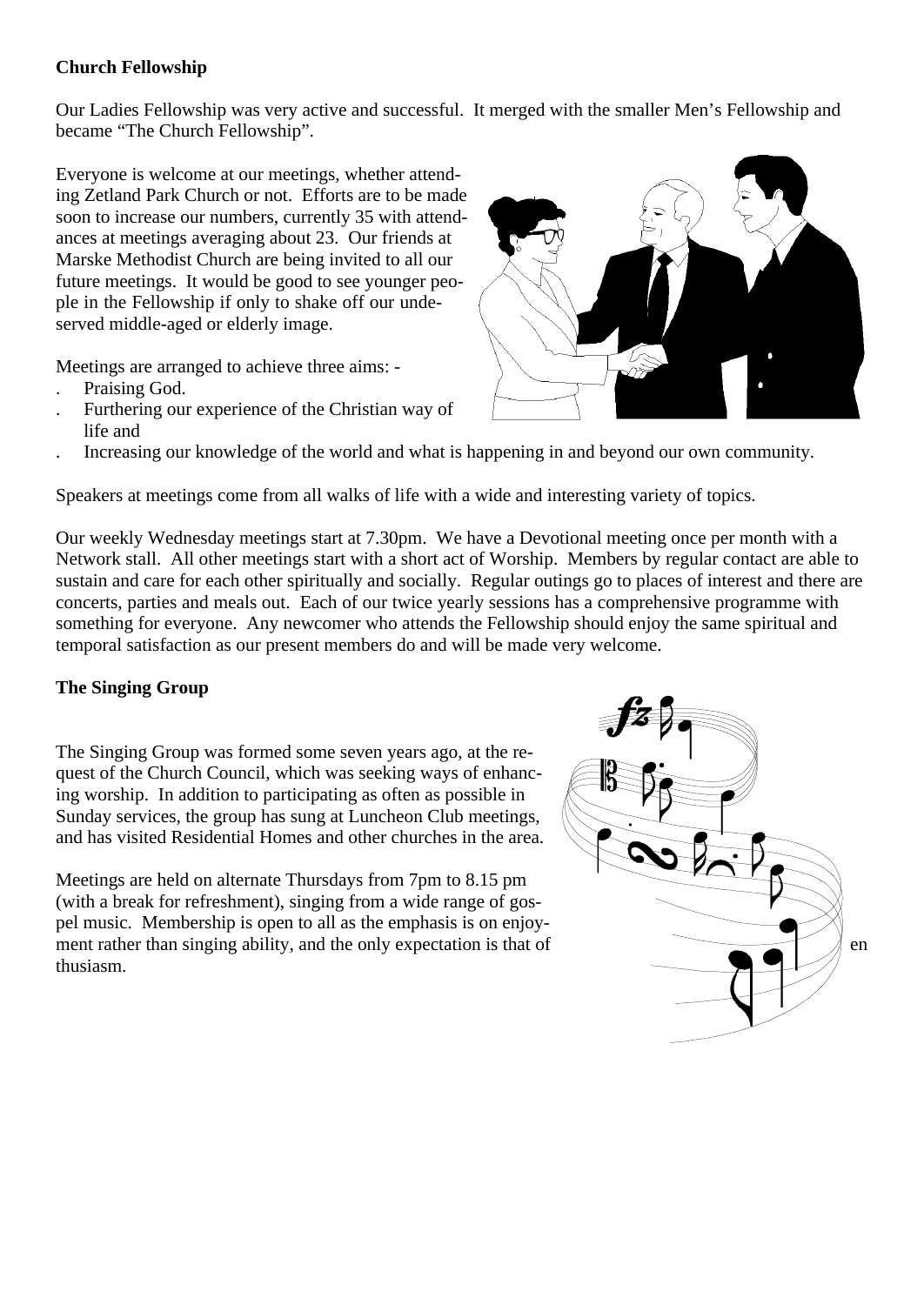### **The Crèche**

The crèche is available during Sunday morning services.

It aims to provide parents of children too young for Sunday School an opportunity to worship without having to worry about their child. Crèche workers are volunteers from the congregation who work on a rota basis.

To ensure good safe practice and to make it more enjoyable for the workers there are always at least 2 people in the crèche. Volunteering for the crèche gives someone an opportunity to serve the church in a way that does not ask for a heavy commitment of time but provides a valuable much appreciated service to families with young children.



### **The Luncheon Club**

The Luncheon Club is held once a week for the benefit of old people connected with the Church who are house bound, not well or in need of friendship.



We meet every Tuesday at the Church. We start with a two course lunch, a cup of tea and a biscuit, followed by a half-hour service or entertainment.

We have drivers who collect the old people and take them home afterward, and about eight people who help in the kitchen, serve the meals or look after the people.

It is a very happy and rewarding time and we hope it will be able to continue.

# **Churches Together**

The purpose of Churches Together is to mix and share fellowship with all Christians for witness and mission. A number of unity services are held each year and projects for the local community. O.K.4. is aimed at providing support for 15 - 25 year olds. Teen Challenge tries to reach drug addicts and the homeless. There is a core group meeting which consists of one person from each Church. Every 3 - 4 months there is an open meeting which is held at a different church each time. All people are welcome at the open meeting - the more the merrier!

# **Falconer Trust**

The Falconer Trust is a small UK charity which supports the Falconer Children's Home and Orphanage, started over fifty years ago, by Miss Lillias Falconer, at Kabulamema in the north-western corner of Zambia. This is a remote and desperately poor area in a poor country. It is 34 miles from the Home to the nearest telephone, 450 miles by lorry, over dirt roads to Ndola and as far again to the capital Lusaka, well over a 1000 miles to a seaport.

There were 70 children resident in the Home in 1997 of whom 45 were under 5 years old. About 170 people were being fed every day, many of the extras being "Old Scholars" returning for help to